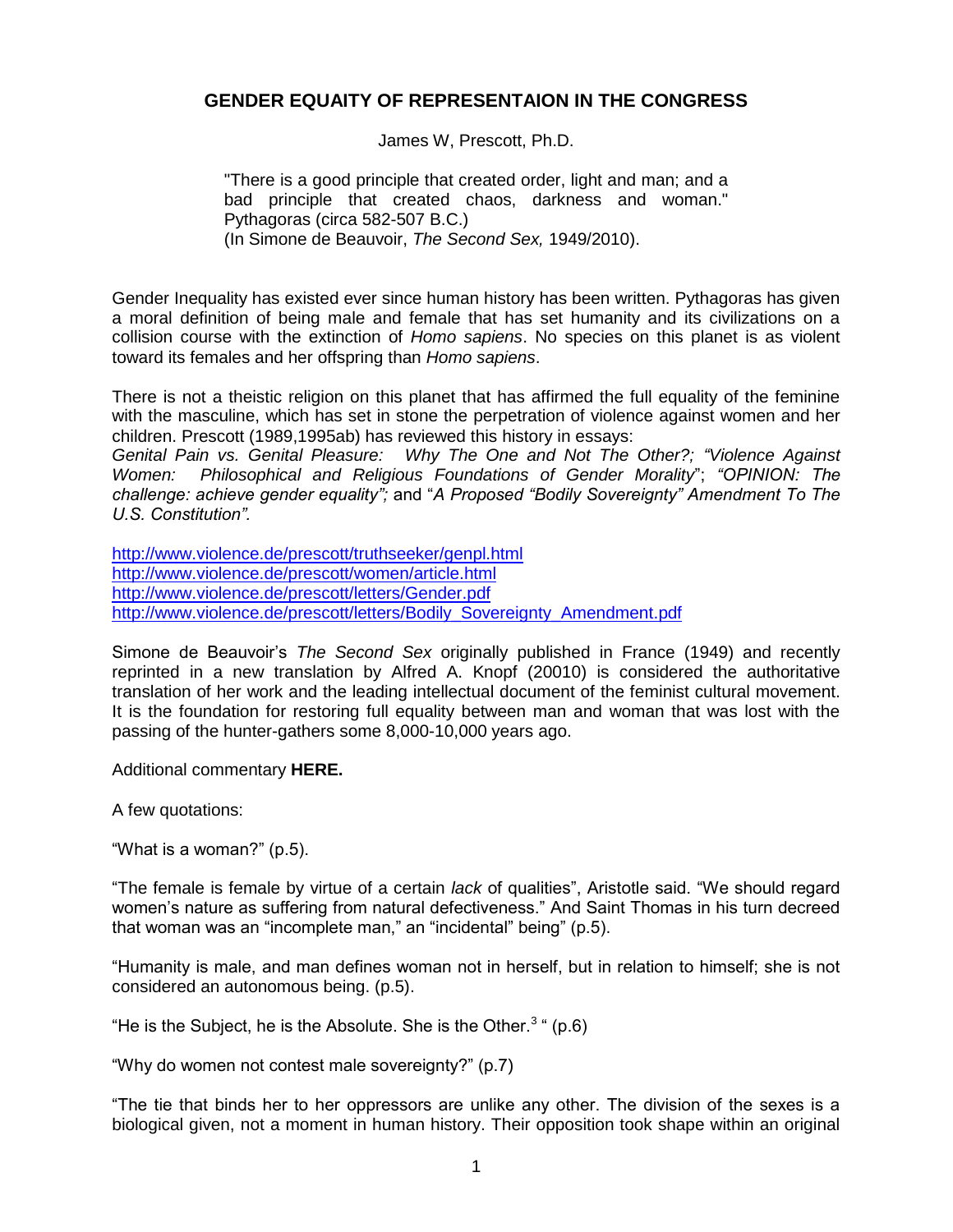*Mitsei* (being with), and she has not broken it. The couple is a fundamental unit with the two halves riveted to each other: cleavage of society by sex is not possible. This is the fundamental characteristic of woman: she is the Other at the heart of a whole whose two components are necessary to each other" (p.9); and

"Biological need—sexual desire and desire for posterity—which make the male dependent on the female, has not liberated women socially" (p.9).

"How in the feminine condition, can a human being accomplish herself? What paths are open to her? Which ones lead to dead ends? How can she find independence in dependence? What circumstances limit women's freedom and can she overcome them? These are the fundamental questions we would like to elucidate. This means that in focusing on the individual's possibilities, we will define these possibilities not in terms of happiness but in terms of freedom" (p.17).

"All oppression creates a state of war" (p.754).

"justice can never be created within injustice" (p.759).

"But is it enough to change laws, institutions, customs, public opinion, and the whole social context for men and women to really become peers?" (p. 760).

"The mother would enjoy the same lasting prestige as the father if she assumed equal material and moral responsibility for the couple; the child would feel an androgynous world around her and not a masculine world; were she more affectively attracted to her father—which is not even certain—her love for him would be nuanced by a will to emulate him and not a feeling of weakness: she would not turn to passivity " (p.761).

"Objections to this system always imply respect for sexual taboos; but it is useless to try to inhibit curiosity and pleasure in children; this only results in creating repression, obsessions, and neuroses; exalted sentimentality, homosexual fervor, and the platonic passions of adolescent girls along with the whole procession of nonsense and dissipation are far more harmful than a few childish games and actual experiences." (p.762).

"The direct, natural, and necessary relation of person to person is the *relation of man to*  woman," said Marx<sup>4</sup>. From the character of this relationship follows how much man as a *species-being,* as man, has become to be himself and to comprehend himself; the *relation of man to woman* is the most natural relation of human being to human being. It therefore reveals the extent to which man's *natural* behavior has become *human*, or the extent to which the *human* essence in him has become a *natural* essence—the extent to which his *human nature* has come to be *natural* to him.

"This could not be better said. Within the given world, it up to man to make the reign of freedom triumph; to carry off this supreme victory, men and women must among other things and beyond their natural differentiation, unequivocally affirm their brotherhood (p.766)".

### In **OPINION**, I stated:

"Abigail Smith Adams identified two elements that are necessary for women's equality: "voice or representation." The 19<sup>th</sup> Amendment provided for the equality of voice voting, but it did not provide for the Equality of Representation. It is only with the Equality of Representation that the second half of the "rebellion" can be achieved and where gender equality has any hope of realization. Thus, the following proposal.